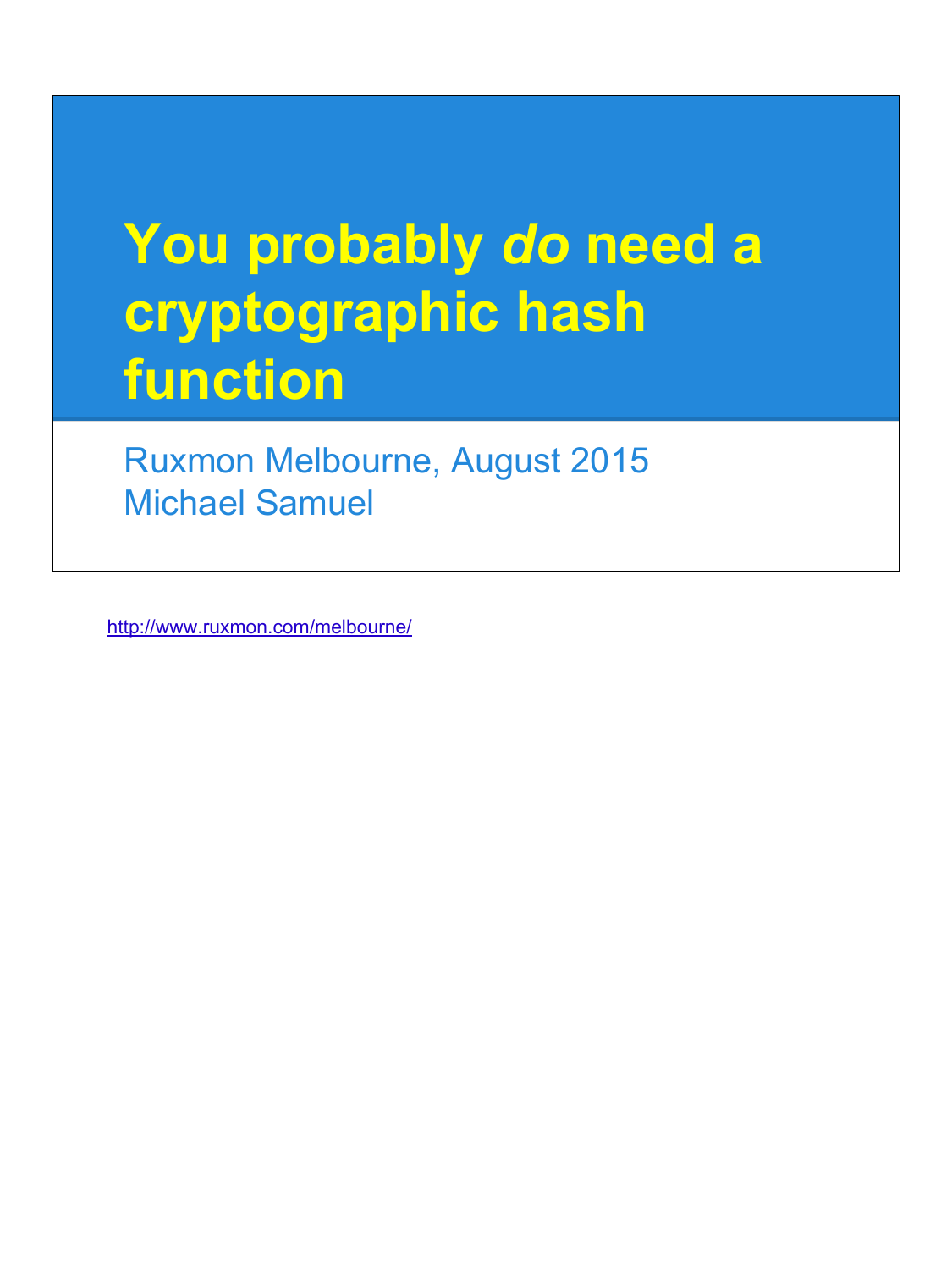### **Background: The basics**

Variable length input  $\rightarrow$  fixed length output

Definitions:

**Collision**: when multiple inputs map one output **Preimage**: finding an input to match an output Uses:

**Probabilistic mapping:** hash tables, load sharing **Integrity:** checksums, MACs, signatures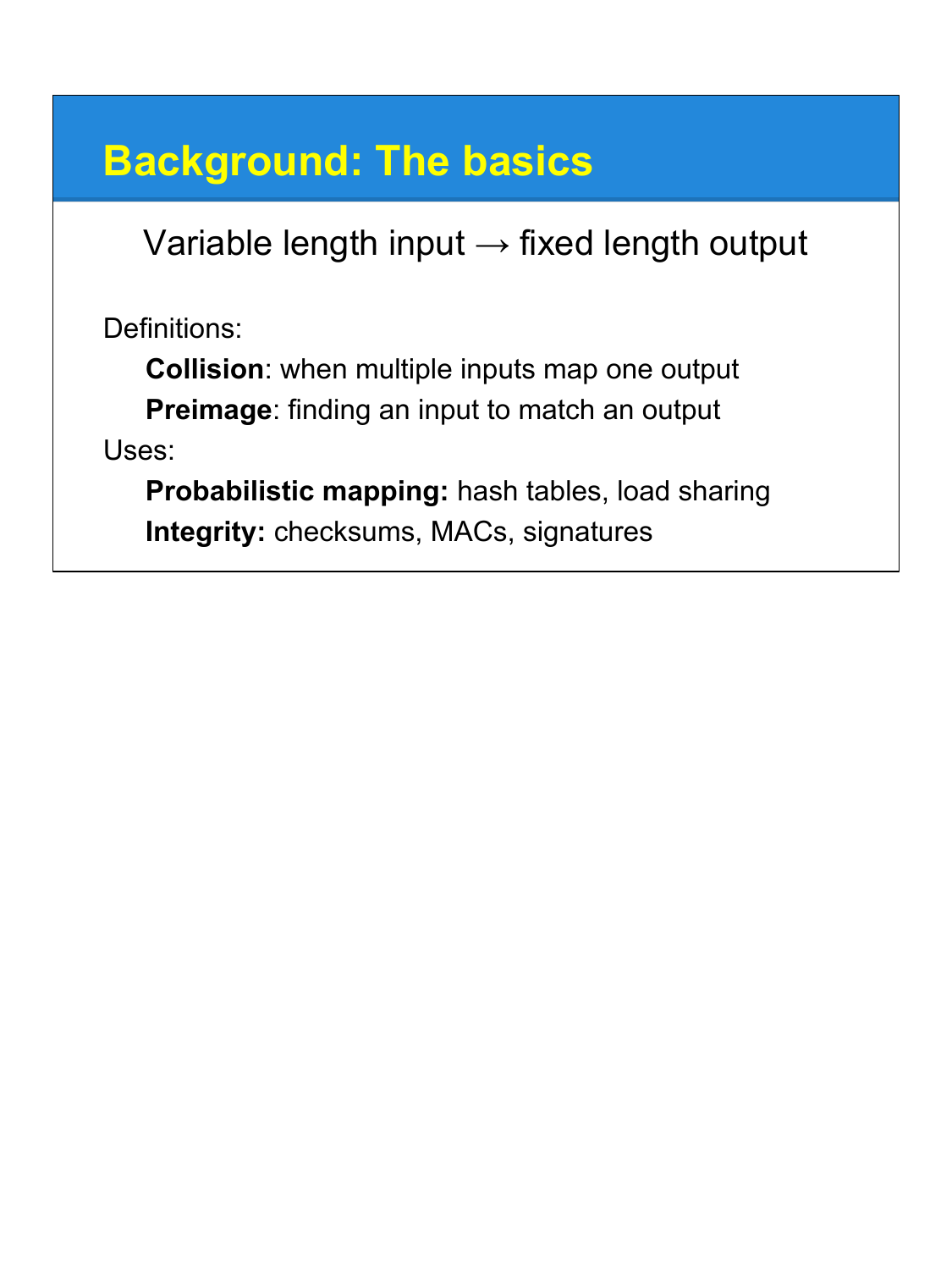### **Background: Hash vs MAC**

A *Message Authentication Code* uses a secret key to provide security.

MACs still require *collision* and *preimage* security, but they're only required to provide it

- for those who possess the key
- against those who don't possess the key

In this presentation I use Hash and MAC somewhat interchangeably.

In most cases it's clear that you need one or the other, but occasionally it's borderline. In general if both will work a MAC is safer.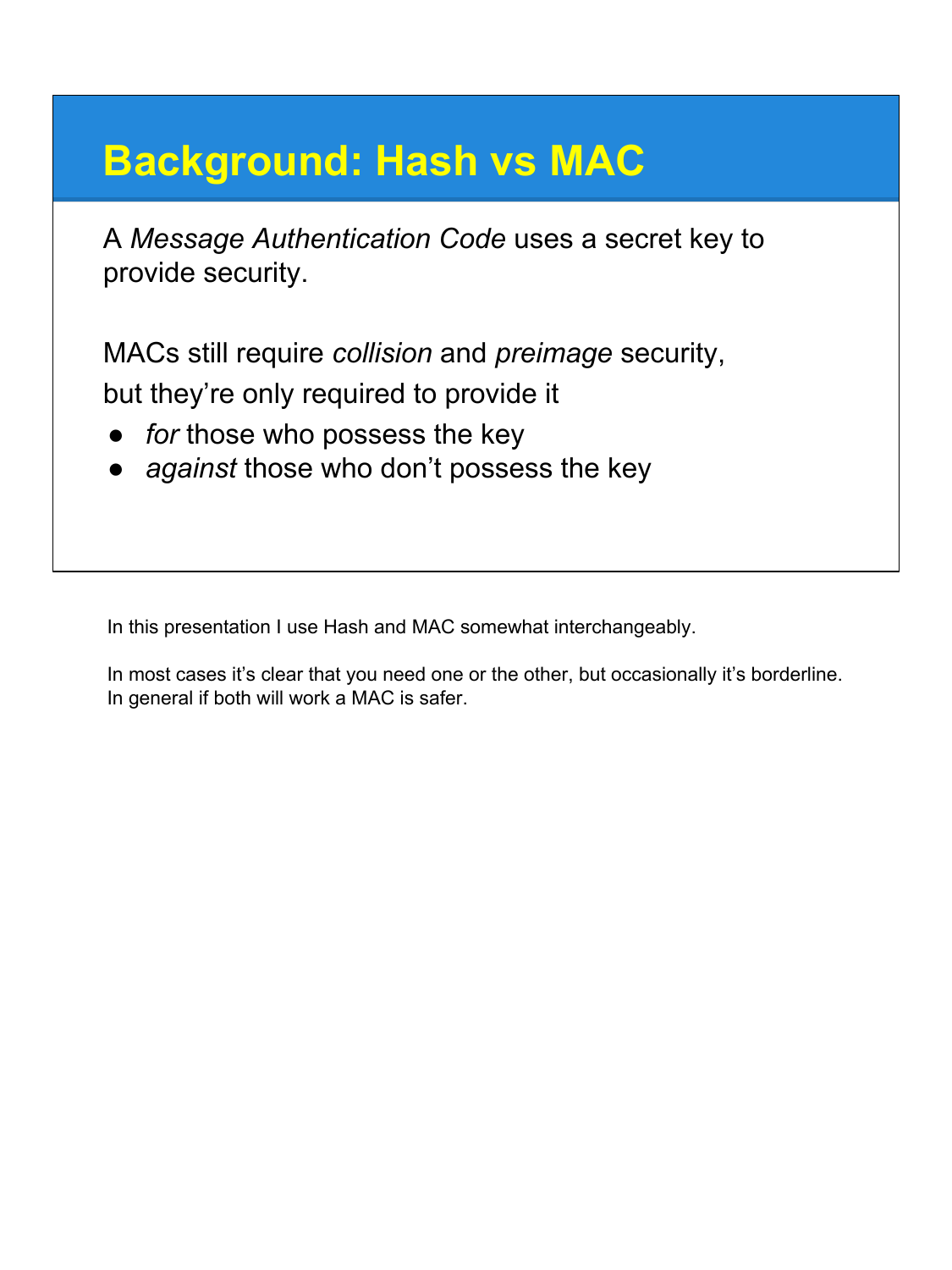# **Problem Statement**

### **Insecure hash functions can be crippled or disabled by data.**

"A good hash function should satisfy two requirements:

- 1) Its computation should be very fast.
- **2) It should minimize collisions**

Property (a) is machine-dependent, and **property (b) is data-dependent**."

-- Knuth, The Art Of Computer Programming Vol 3 (1997, so I forgive him)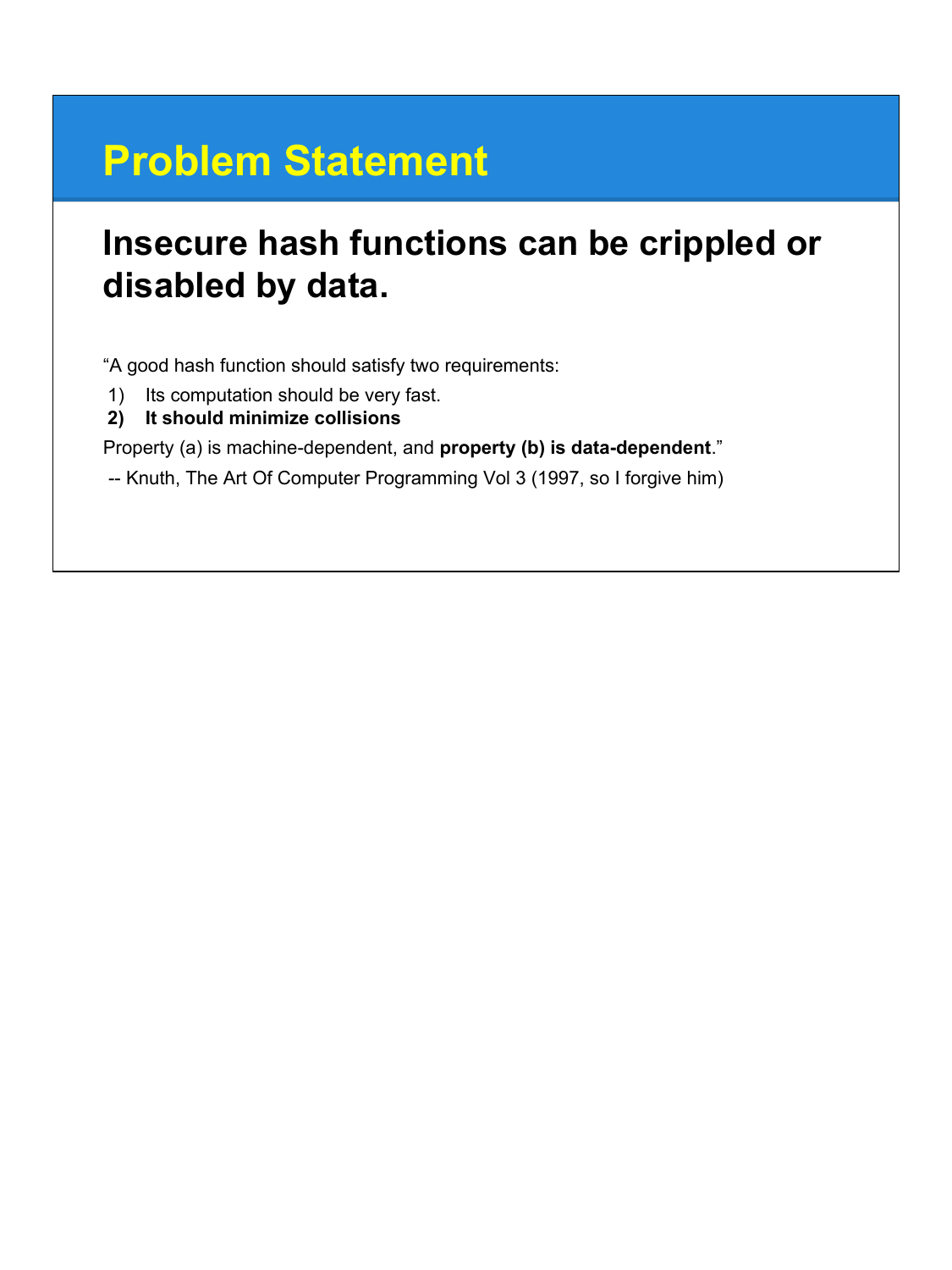# **Hash Tables**

If an attacker can force all items into a single bucket, you now just have a linked list - O(n) lookups instead of O(1).

Inserts are lookup-then-insert - so you could force n\*(n-1)/2 compares.



| Language    | Hash              | <b>Since</b> |
|-------------|-------------------|--------------|
| Python      | SipHash           | 3.4          |
| Ruby        | SipHash           | 1.9.3p327    |
| $libstdc++$ | <b>FNV/Murmur</b> |              |
| $v8$ (js)   | <b>Jenkins</b>    |              |
| ദ്ര         | It Depends        |              |

Collisions force worst case behaviour - a DoS attack!

Until recently (see next slide), it was rare that anyone even considered that maybe the hash function for a hash table needed to be secure. After all, if somebody were to DoS a hash table they'd only be DoSing themselves.

But this isn't a safe assumption - worker threads and non-blocking I/O loops shared by many users is common now - if you can force the CPU to be busy you can stop the process from serving other users.

Random notes:

- libstdc++ uses FNV if sizeof(size\_t) == 4, Murmur if sizeof(size\_t) == 8
- Go uses either one of a couple of weak hashes, or a very-reduced-round AES based hash - depending on machine type
- Go's hashes are seeded with CPU ticks, which is dubiously secret

Image from http://commons.wikimedia.org/wiki/File:Hashtable\_linkedlist\_collision.png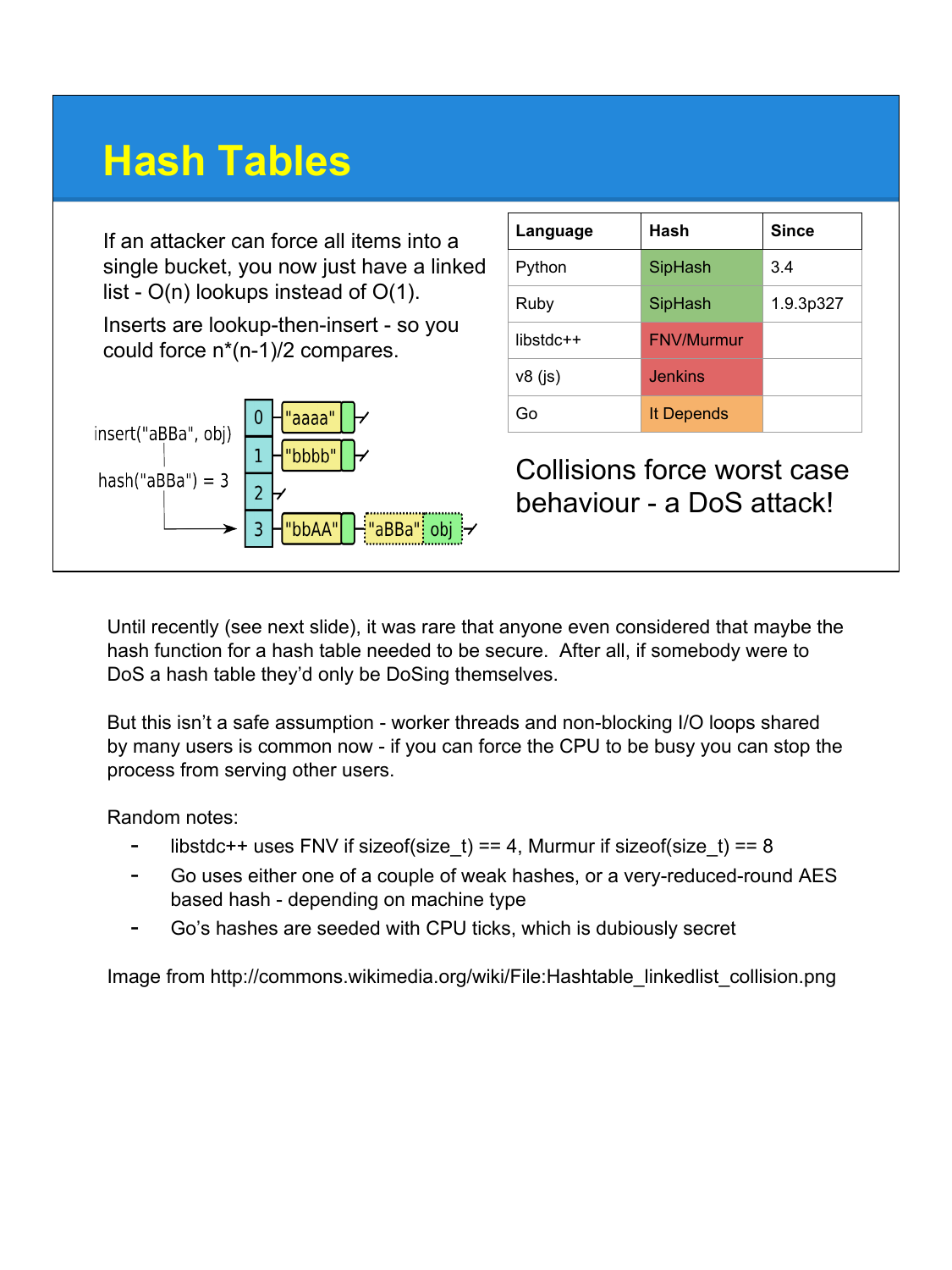# **SipHash**

Designed by J.P. Aumasson and D.J. Bernstein

- Uses a 128-bit key to produce a MAC of the input
- Secret key prevents attacker-controlled collisions
- Fast!

An L3 cache miss (hitting RAM) is hundreds of cycles + comparisons, etc.

| Byte length                                              | 8     | 16   | 32   | 64   |  |
|----------------------------------------------------------|-------|------|------|------|--|
| Cycles                                                   | 123   | 134  | 158  | 204  |  |
| Cycles/byte                                              | 15.38 | 8.38 | 4.25 | 3.19 |  |
| Table from https://131002.net/siphash/siphash_slides.pdf |       |      |      |      |  |

SipHash has excellent *diffusion*

See<https://131002.net/siphash> for papers, code, etc.

There are two variants of SipHash - SipHash-2-4 is 6-round and SipHash-4-8 is 12 round.

For situations where there's no compatibility issues (such as in-memory hash tables) you can choose SipHash-2-4 which is appears secure and it'd be trivial to change with a software update.

You could use SipHash-4-8 for when you're committed to compatibility and CPU time of the hash is irrelevant anyway. The only gain is security margin (not level) insurance against cryptanalysis.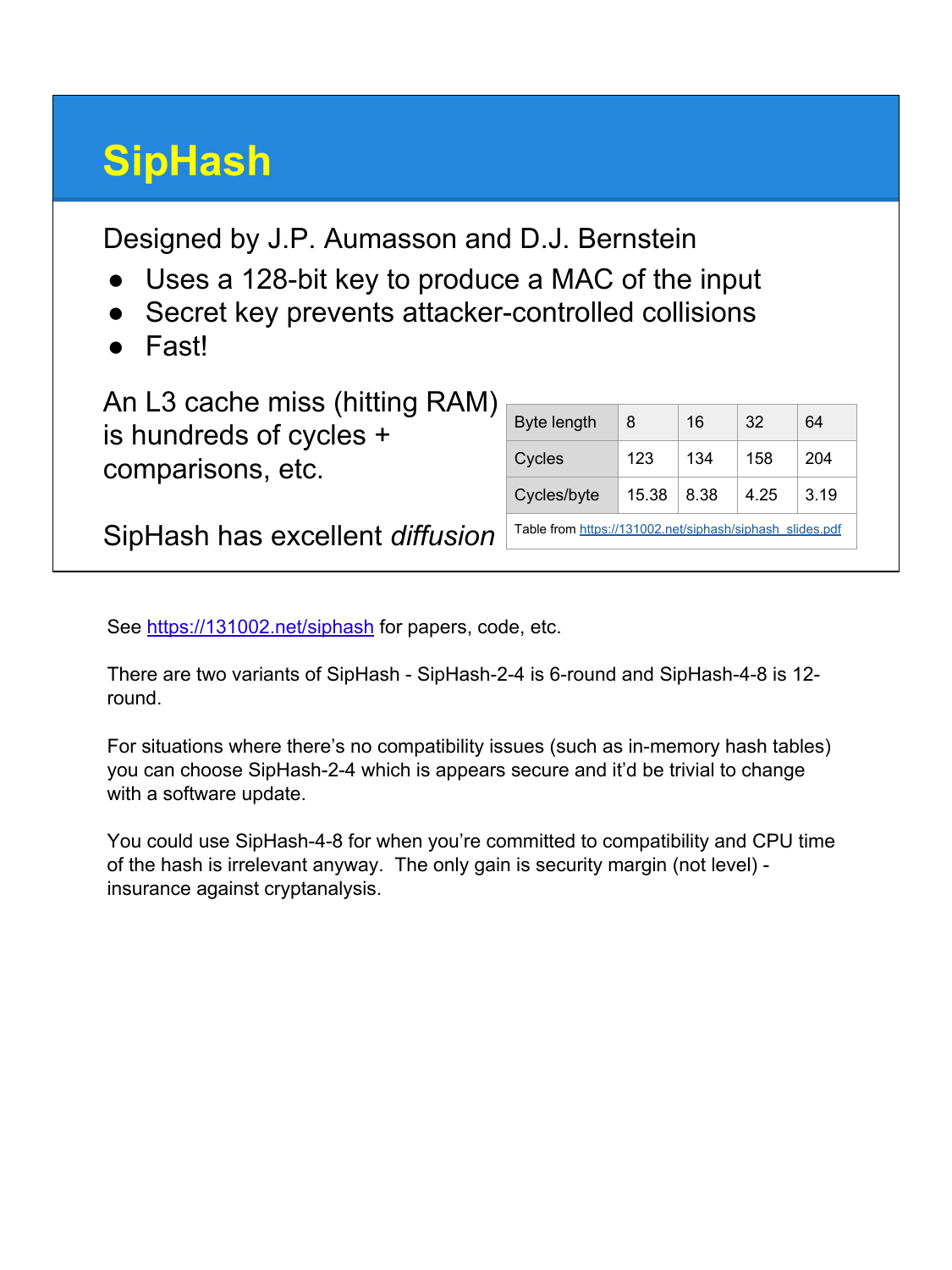### **Packet in Packet**

- Generate CRC checksum
- Create almost-flag (avoid bit-stuffing)
- Wait for lucky bit-errors
- (Place inner packet so scrambler helps luck)

| <b>Flag</b> | <b>Address</b> | Control | Protocol | 0.10r | <b>FCS (CRC-16)</b> | Flag |
|-------------|----------------|---------|----------|-------|---------------------|------|
|             |                |         |          |       |                     |      |

Travis Goodspeed first introduced Packet in Packet to me at Ruxcon in 2012 - see <https://www.youtube.com/watch?v=iQk0GHXs8NY>or [http://travisgoodspeed.blogspot.](http://travisgoodspeed.blogspot.com.au/2011/09/remotely-exploiting-phy-layer.html) [com.au/2011/09/remotely-exploiting-phy-layer.html](http://travisgoodspeed.blogspot.com.au/2011/09/remotely-exploiting-phy-layer.html)

You'd have to be pretty lucky to come across a high-BER POS link behind a firewall these days, but in general both radio and wire protocols should be protected by a MAC or AEAD.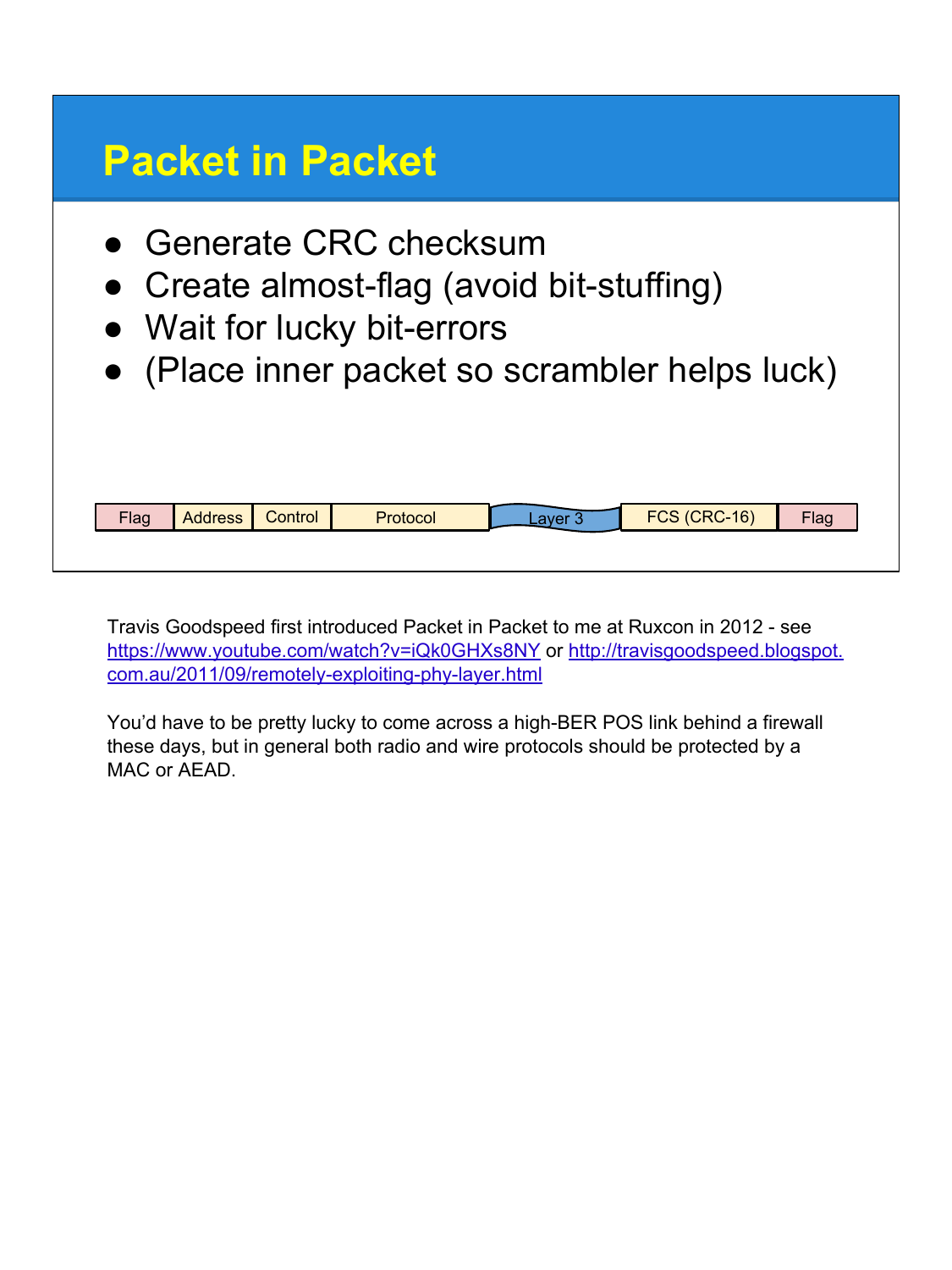### **Rsync algorithm**

Signature phase (on receiver):

- Divide destination file into (700 byte) blocks
- Calculate rolling sum and strong sum on each block

Delta phase (on sender):

- Create hash table of rolling sum  $\rightarrow$  {strong sum, file offset}
- Go through file byte-by-byte looking for {rolling sum,strong sum} matches, generating either COPY or DATA commands

Delta phase (on receiver):

- COPY blocks copy data from original file into new file
- DATA blocks put raw data into new file

The rolling sum used by the rsync utility and librsync is addler32, but modulo 65536.

This function was chosen because it has the property that you can add and remove single characters from the checksum without a full recalculation, which is used to rollin and out bytes in the delta phase.

The "safe" alternative would be to calculate the strong sum at each byte offset - quite expensive CPU-wise (but would be more bandwidth-efficient).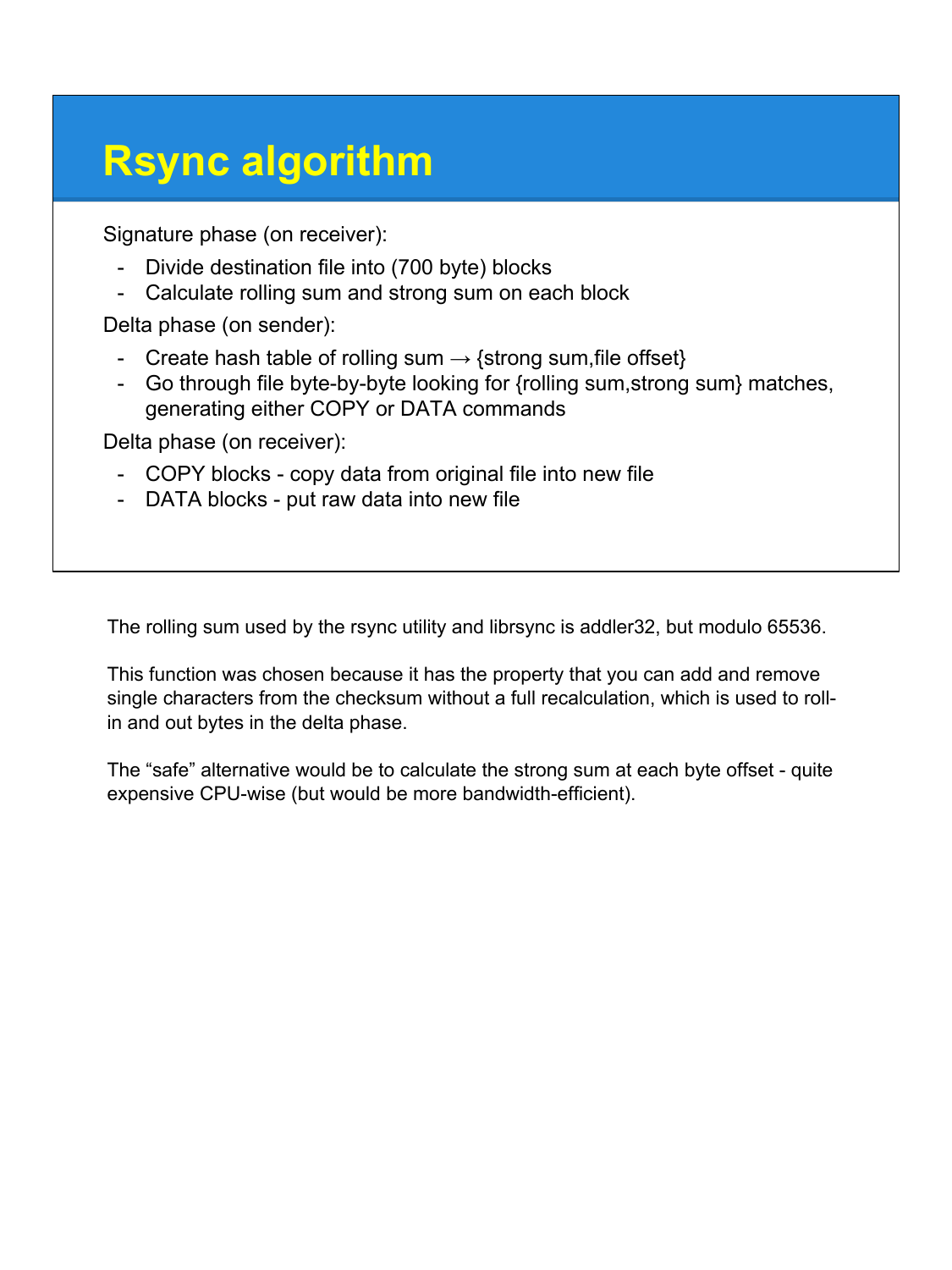### **Rsync - collisions**

### <https://github.com/therealmik/rsync-collision>

Generated from two md5 collisions.

First collision is just any collision, second reverses the effect on the rolling sum. Can be generated in seconds.

Chosen-prefix collisions possible too\*Conditions Apply - escalate privs?

**Still not fixed. Be careful what you rsync.**

Originally rsync used md4, but switch to md5 later due to security concerns. The rsync maintainers haven't updated to a newer hash function yet, and don't seem to be keen on doing so.

There's a checksum seed argument, which for the md4 protocols prepends a seed, turning md4 into somewhat of a MAC. But for the md5 protocol it appends the seed, which is not effective due to the way MD5 works internally. (the same applies for many other hash functions, including SHA-1 and the SHA-2 family)

In any case, the seed is only 32-bit and either chosen using transient but not secure methods, or passed on the command line.

There's a whole-file MD5 too, so chosen-prefix collisions may need to be in first block of the file unless you can find a multi-IV collision somehow - I'd love to hear about it if you know how!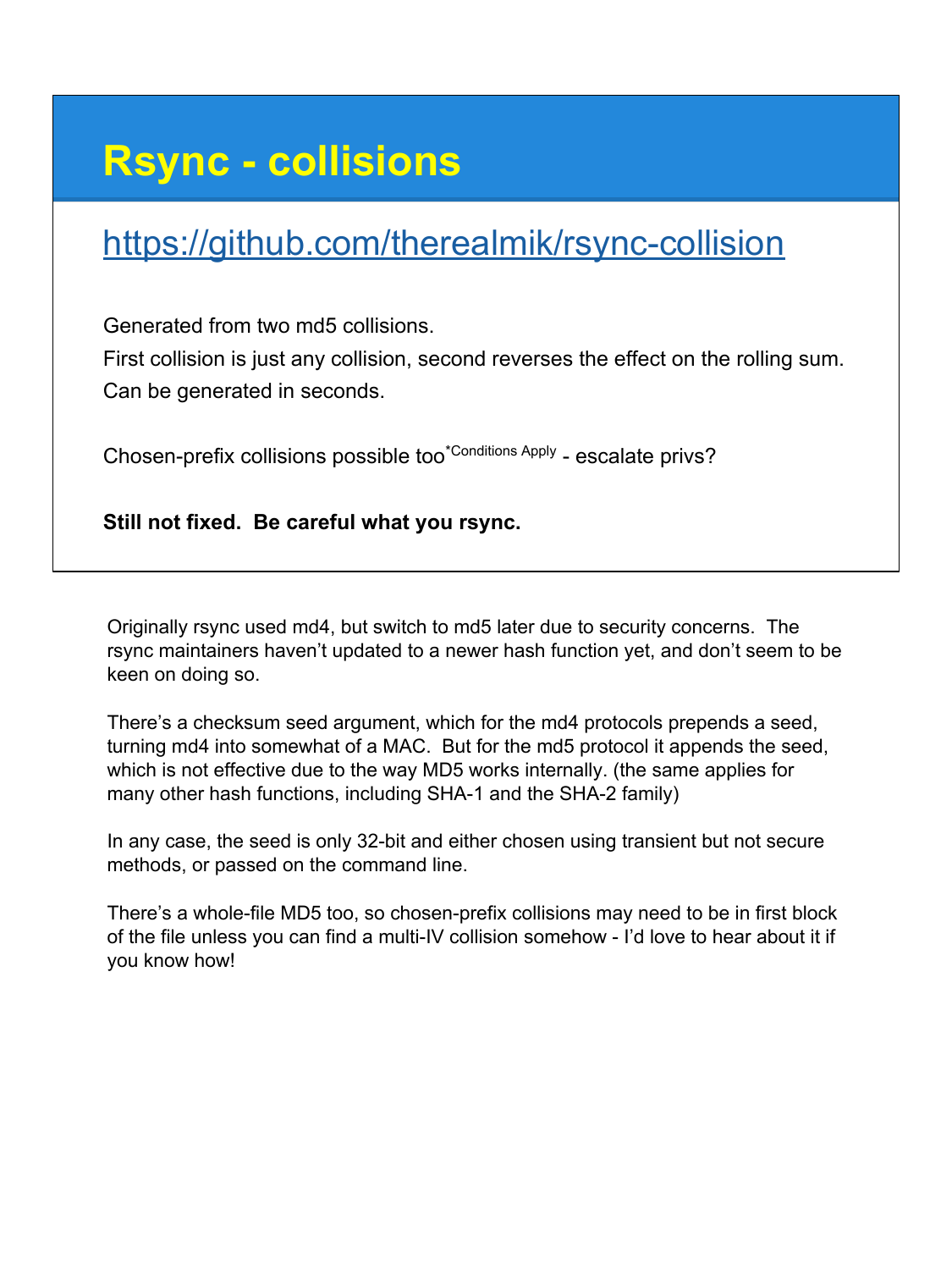### **Librsync**

#### <https://github.com/therealmik/librsync-collision>

Same as rsync, but used **md4** truncated to **64 bits**.

Rather than attacking md4, I decided write a generic *birthday attack* (as a warning to others).

1.0.0 replaced md4 with **blake2b**, 256 bits output (Good response from maintainer).



[Still vulnerable to Hash DoS](https://github.com/librsync/librsync/issues/3) (limited by rolling sum)

librsync is not the same codebase or maintainer as the rsync utility. It is used by Dropbox, as well as the duplicity backup program.

Sorry folks, you can't get Dropbox t-shirts anymore - they only pay cash for bugs now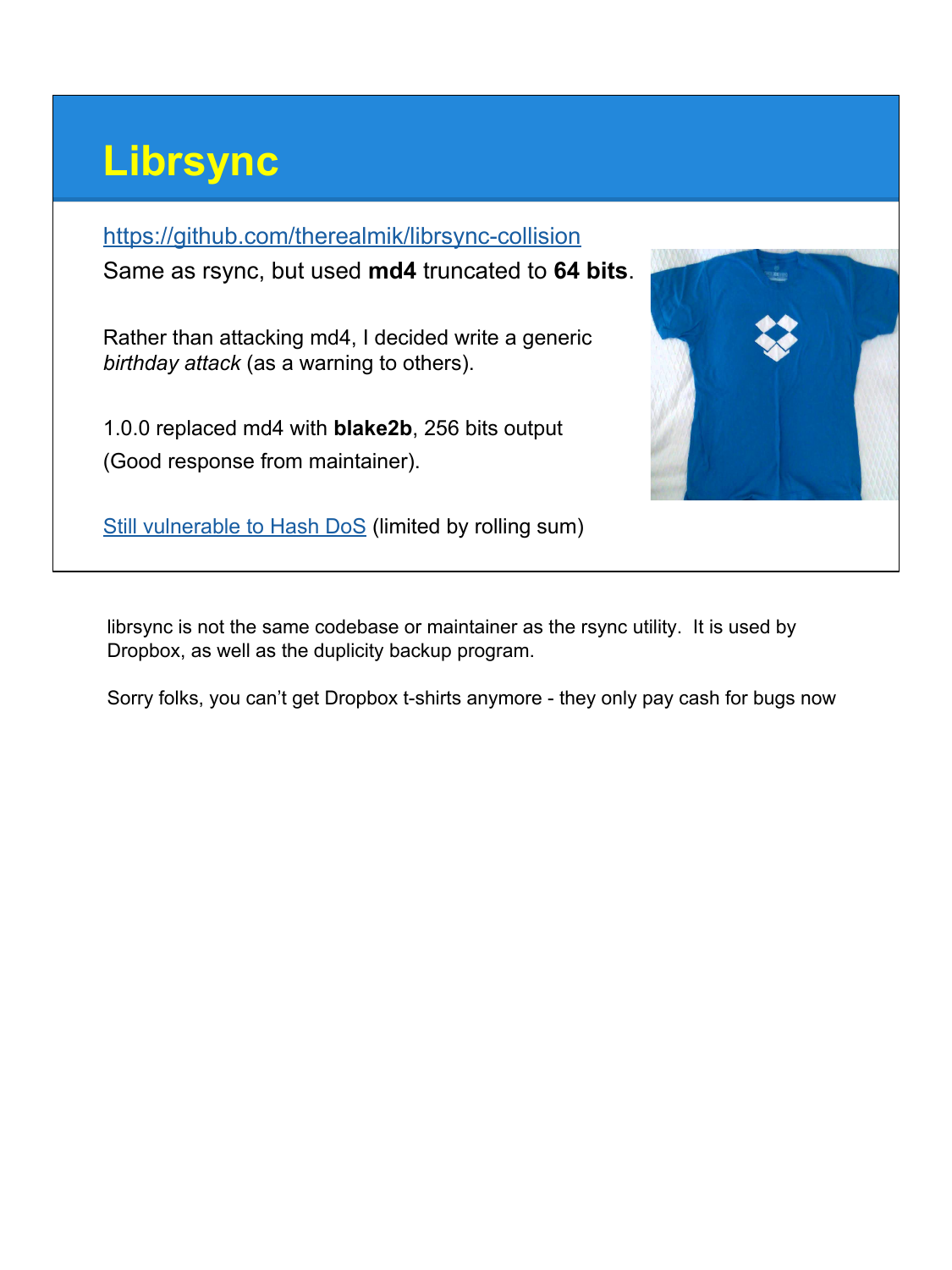# **Try this at home: MS-RDC**

<http://research.microsoft.com/pubs/64692/tr-2006-157.pdf>

- Similar to rsync
- Used by DFS
- Microsoft acknowledges security issues:
	- <https://msdn.microsoft.com/en-us/library/dd304647.aspx>
	- <http://msdn.microsoft.com/en-us/library/dd340879.aspx>
	- Suggests using secure hash on whole file (and then what??)

So the difference between a Ruxmon and Ruxcon talk is that for Ruxcon I'd have finished the research a week before presenting :)

It'd be interesting to see how DFS handles collisions - would it refuse to sync or would it transfer without delta-compression?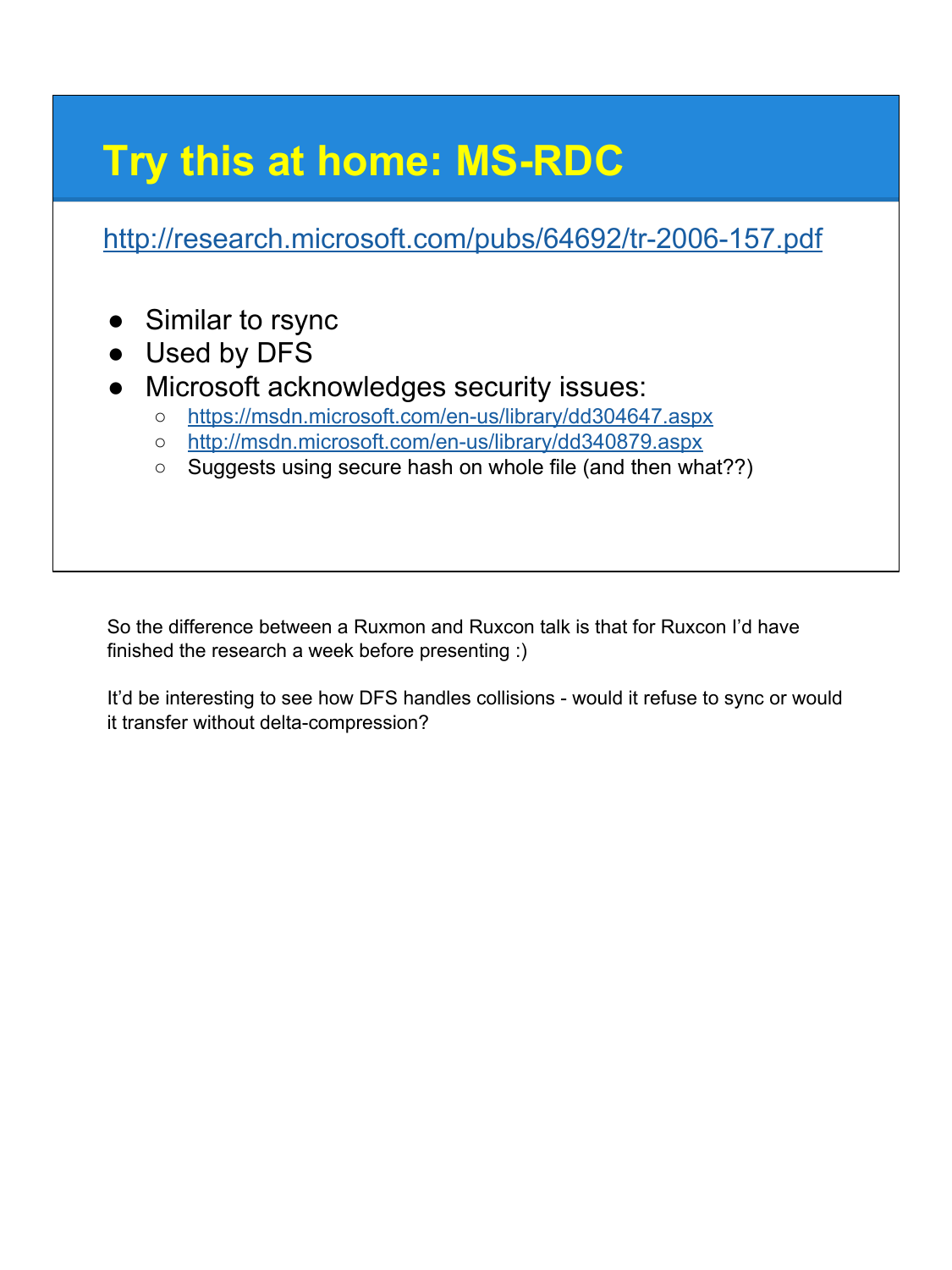### **Try this at home: memcacheDoS**

Current memcached uses either Jenkins hash or Murmur hash (runtime config).

This could possibly be combined with logic bugs in some webapps that don't expect items to disappear as soon as you add them.

The type of logic bug I expect to find is where a programmer assumes that an newer item wouldn't expire before an older item, or simply that an item that was just inserted will still be there.

This requires the potential for attackers to control the value of \*keys\* stored in memcached, which pub-discussion suggests is rare.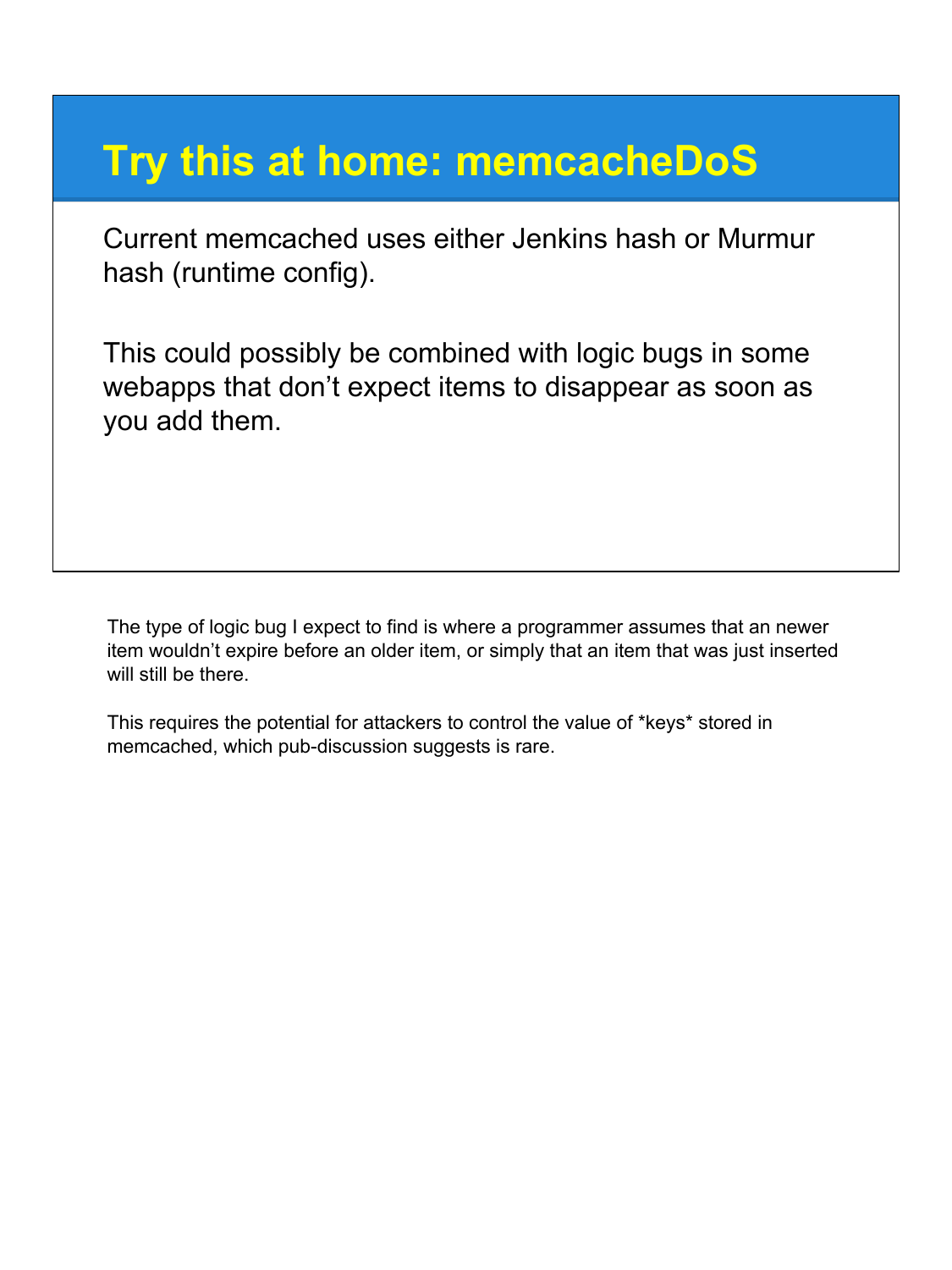### **Try this at home: unfair-queueing**

Certain ISP routers implement fair-queuing as a bunch of FIFO queues, and service each queue round-robin.

A hash of the source and destination addresses is used to select which queue a packet goes in.

Adjust Bittorrent peer selection - all in one queue so it doesn't slow interactive traffic. Why pay extra for QoS?

On Cisco routers this is just: interface x fair-queue

From what I've heard the hash used is Cisco-proprietary, so it may be EULA-secure ;)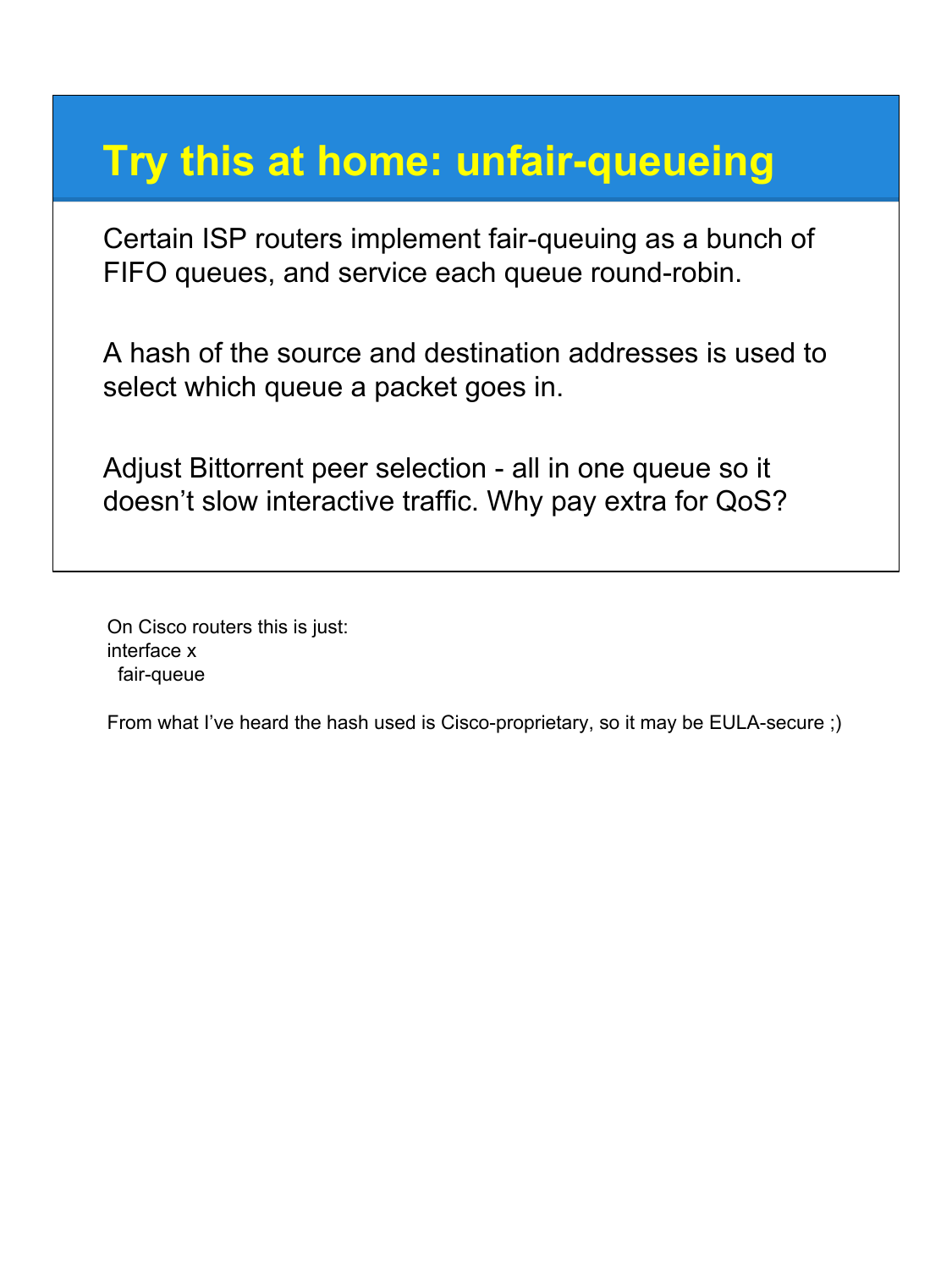### **Try this at home: disk deduplication**

It's unlikely that anyone set out using a non-cryptographic hash function for disk deduplication.

There are *unconfirmed* rumours that major vendors are using MD4 and MD5 still. That would be interesting.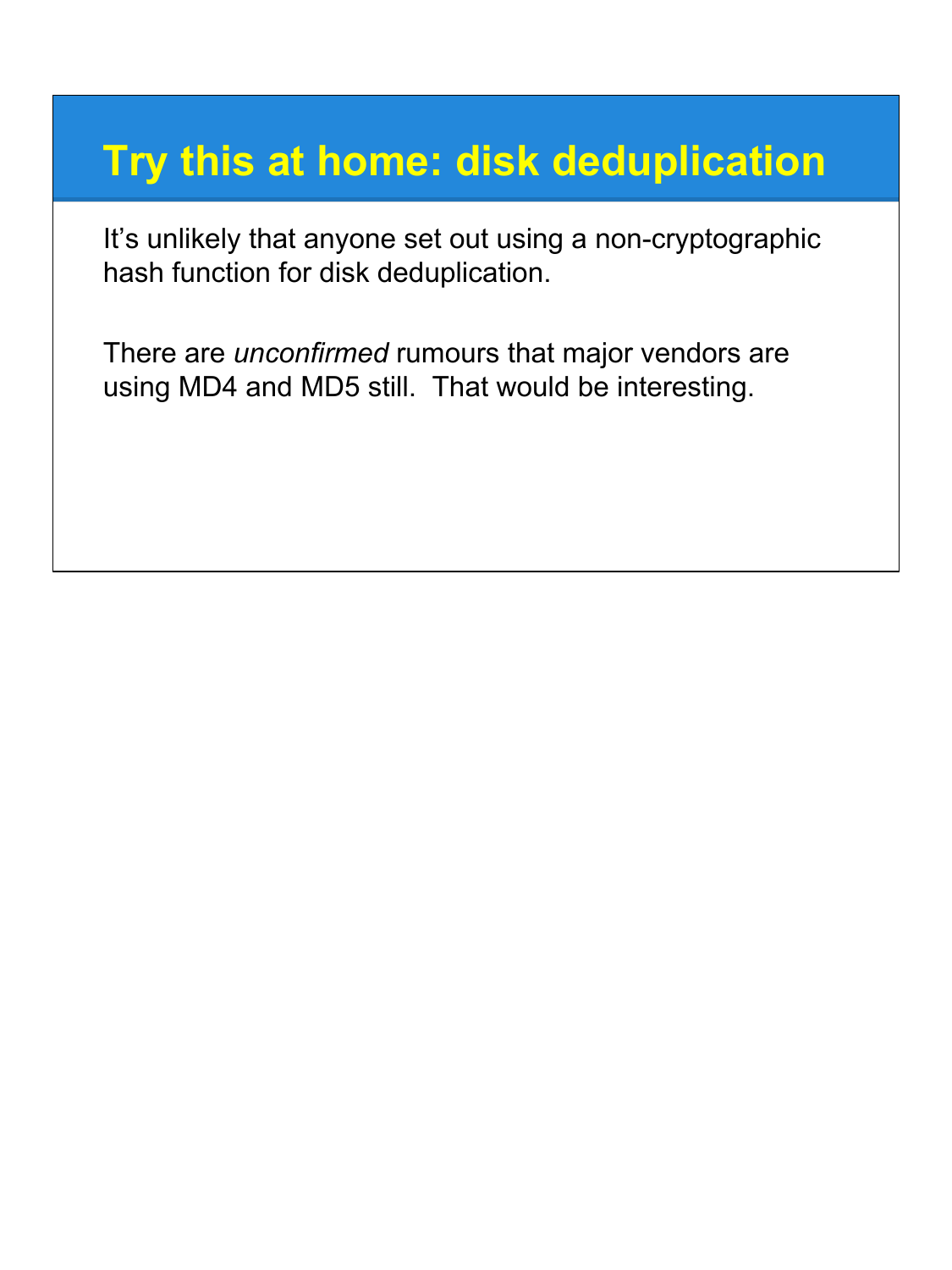### **Try this at home: Rowhammer ECC**

While the original paper authors never claimed that ECC RAM protects against Rowhammer, some vendors do.

ECC's single bit-error correction property implies that the same value can be expressed more than one way.

Understanding this property may be the key to rowhammer exploitation on systems with ECC RAM.

Be careful what hardware you do this on - some blade chassis remember the RAM chip is bad and insist on getting an engineer out to replace it (perhaps calling them out automatically!).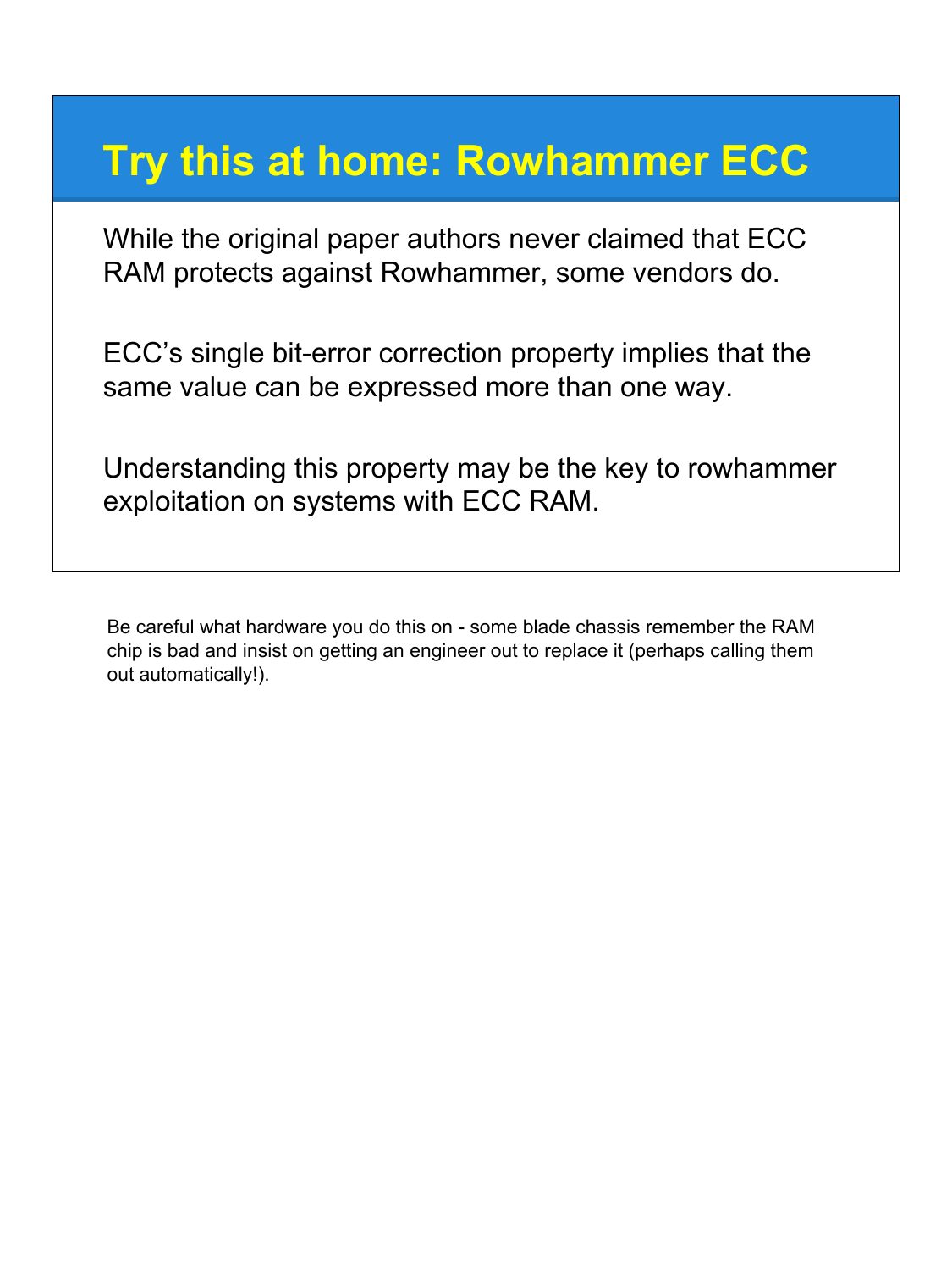### **Conclusion**

Replace your insecure hash function with  $H(x) \rightarrow x \cdot \Theta$ 

Don't like the result? Then switch to a cryptographically secure hash.